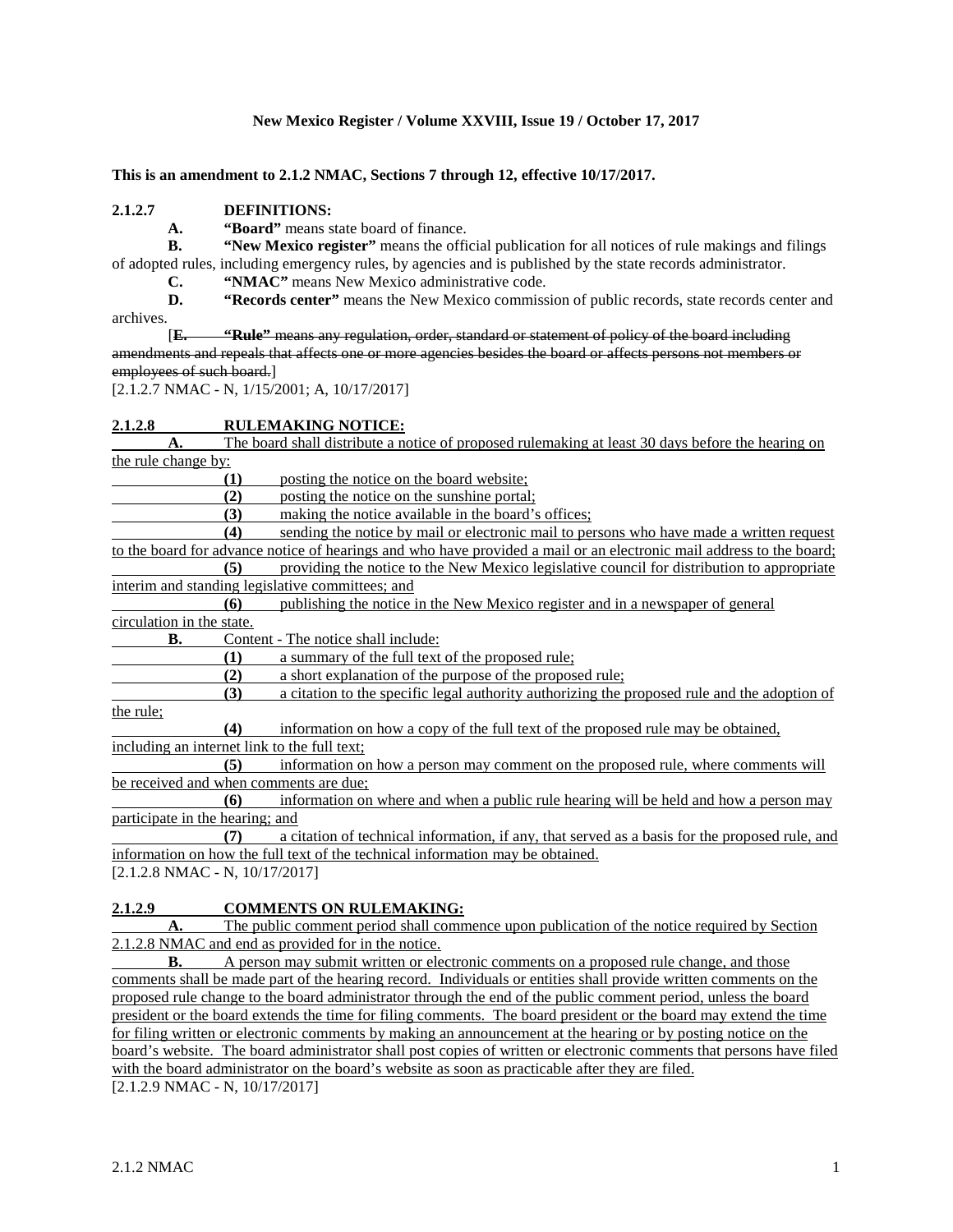#### [**2.1.2.8**] **2.1.2.10 PROCESS OF ADOPTION OF RULES:**

**A.** [Prior to adoption (including amendment or repeal) of any rule, the board shall, within the time specified by law, or within at least thirty days prior to its proposed action, publish notice of its proposed action in the manner specified by law. If no manner is specified, then notice should be published in the New Mexico register, and in at least one newspaper, trade, industrial or professional publications, if applicable, to give public notice to interested persons. The minimum following information should be listed in the notice:

**(1)** ending date for public comment period, the deadline being no shorter than 30 days from time of notice.

**(2)** brief general description of rule.

**(3)** location of where proposed rule can be obtained.

**(4)** location of and person to whom written comments should be submitted.

**(5)** time, date and place of board meeting at which proposed rule will be considered for

#### adoption.

**B.** A notice of the public comment period for a rule shall be announced at a board meeting coinciding with the notice being published in the New Mexico register.

**C.** All public comments must be submitted in written form.

**D.**] Upon completion of the public [notice] comment period, the board shall fully consider all submissions of public comments, and the findings and recommendations of a board committee or staff at a [board meeting] public hearing following the public comment period. After the public hearing, [The] the board may:

- **(1)** adopt the proposed rule without revision;
- **(2)** revise and adopt the proposed rule;

(3) revise the proposed rule and seek additional comments;<br>(4) reject the proposed rule: or

- reject the proposed rule; or
- **(5)** repeal the rule.

**B.** At the time it adopts the rule, the board shall provide to the public a concise explanatory statement containing:

**(1)** the date the agency adopted the rule;

**(2)** a reference to the specific statutory or other authority authorizing the rule; and

**(3)** any findings required by a provision of law for adoption of the rule.

[2.1.2.10 NMAC - N, 1/15/2001; A & Rn, 10/17/2017]

## [**2.1.2.9**] **2.1.2.11 FILING AND PUBLICATION; EFFECTIVE DATE:**

**A.** [Upon approval by the board] Within 15 days after the adoption of a rule, the board staff shall [deliver one original paper copy and one electronic copy of the rule in NMAC form to] file the adopted rule with the records center and shall provide to the public the adopted rule. [The records center shall note the date and hour of filing and shall maintain the original copy as a permanent record open to public inspection.

**B.** The records center shall publish the rule in a timely manner.<br> **C** B. Except as provided in 2.1.2.10 NMAC, no rule shall be valid

Except as provided in 2.1.2.10 NMAC, no rule shall be valid or enforceable until it is filed with the records center and published in the New Mexico register as provided by the State Rules Act. Unless a later date is otherwise provided by law, the effective date of the rule shall be the date of publication in the New Mexico register.

[**D**] **C.** Relevant rules may be posted on the board's [web site] website, as determined by board staff. [2.1.2.11 NMAC - N, 1/15/200; A & Rn, 10/17/2017]

### [**2.1.2.10**] **2.1.2.12 EMERGENCY RULES:**

A. If the board determines that an emergency exists which requires immediate action to [protect the public peace, health, welfare, safety, or substantial financial gain or loss to the state] prevent an imminent peril to public health, safety or welfare, the unanticipated loss of funding for a an agency program, or a violation of federal law, it may adopt a rule or amendment or repeal thereof, and the emergency rule shall become effective immediately upon its filing [under] in accordance with the State Rules Act. The emergency rule shall be published in the New Mexico register within [thirty] 30 days of this filing.

**B.** [The reason for the emergency shall be stated in the emergency rule.] The board shall provide to the public a record of any finding pursuant to Subsection A of this section and a detailed justification for that finding before issuing an emergency rule. The record shall include a statement that the emergency rule is temporary. After such record has been provided to the public, the board may issue the emergency rule immediately without a public rule hearing or with any abbreviated notice and hearing that it finds practicable.